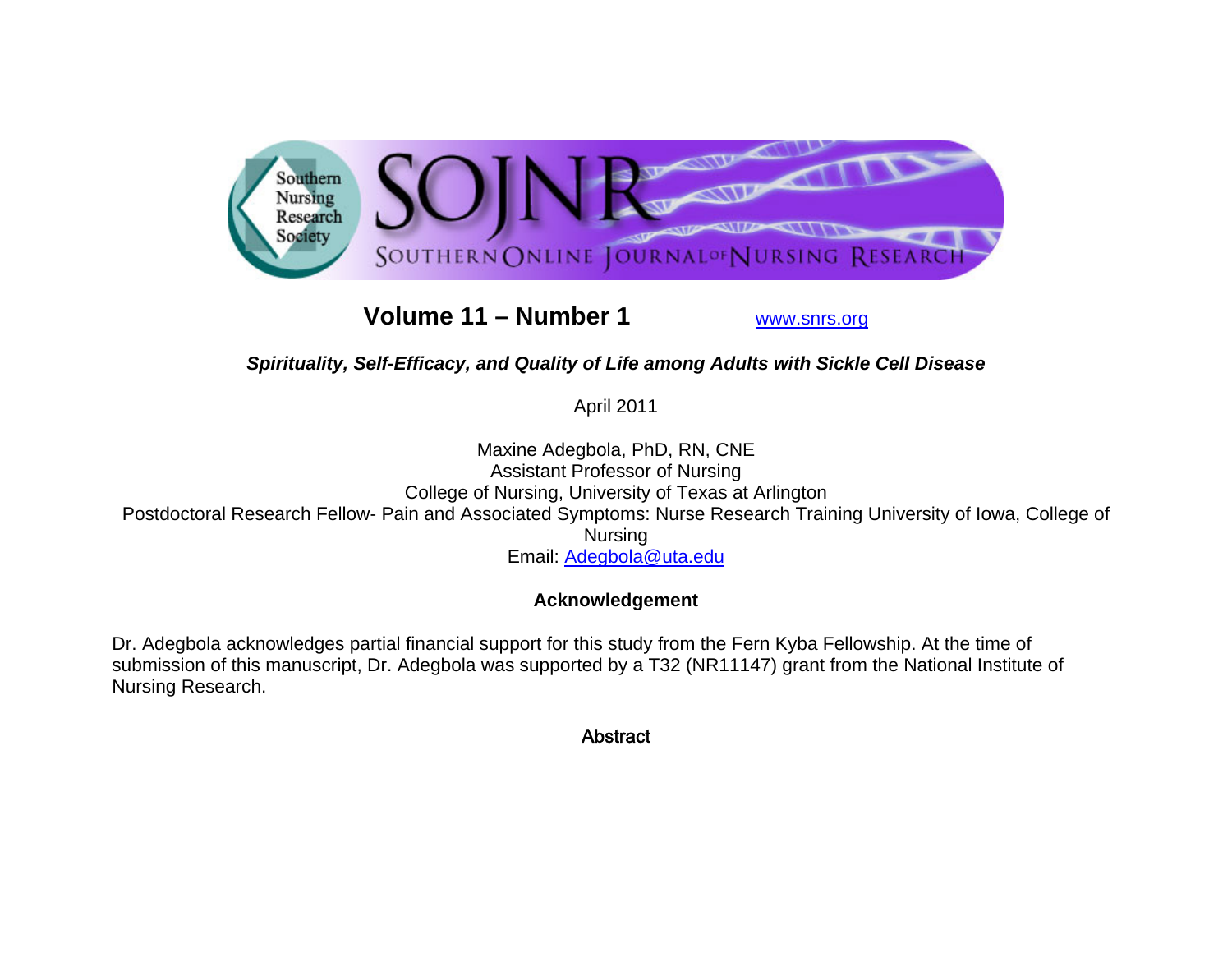Spirituality and self-efficacy both have been identified as factors that contribute to management of chronic illnesses and quality of life (QOL). For individuals with sickle cell disease (SCD), the lifespan is increasing, but adults report low selfefficacy, ineffective coping skills and poor QOL. The care of adult patients with SCD requires a complex, multidisciplinary team approach with a focus not only on physiological, psychological, and social needs, but also on spiritual needs. However, spirituality, self-efficacy and QOL have been little studied in individuals with SCD.

This study explored the relationships among spirituality, self-efficacy, and QOL in adults with SCD. The study used a descriptive correlational design. Prospective participants, 18 years and older, were invited to participate in the study through a mail out and electronic survey.

Individuals who reported high levels of spirituality and self-efficacy reported high levels of QOL. Self-efficacy and spirituality accounted for more than 50%, of the variance in QOL.

This study provides information about the roles that spirituality, self-efficacy, and QOL play in the lives of adults with SCD and gives direction for developing holistic interventions.

Keywords: Spirituality, holistic, sickle cell disease, self-efficacy, quality of life, chronic illness

## *Spirituality, Self-Efficacy, and Quality of Life among Adults with Sickle Cell Disease*

#### **Introduction**

Sickle cell disease (SCD), an inherited, autosomal, recessive group of blood disorders affecting red blood cells, is characterized by the production of sickle hemoglobin, and affects approximately 72,000 individuals in the U.S.**<sup>1</sup>** This chronic, genetic condition affects individuals from the African Diaspora and includes those with heritage from the Caribbean, Mediterranean, European, Middle Eastern, Asian, African, and East Indian territories. The origin of the disease is unclear, but the mutation responsible for the disease has been traced to the African continent, specifically to central West Africa.<sup>2-4</sup> While the early export of the sickle gene came largely through the forced migration of Africans to the Americas, twentieth century spread has occurred largely through migration of individuals from developing countries seeking better opportunities in more developed countries**<sup>2</sup>** and mass globalization.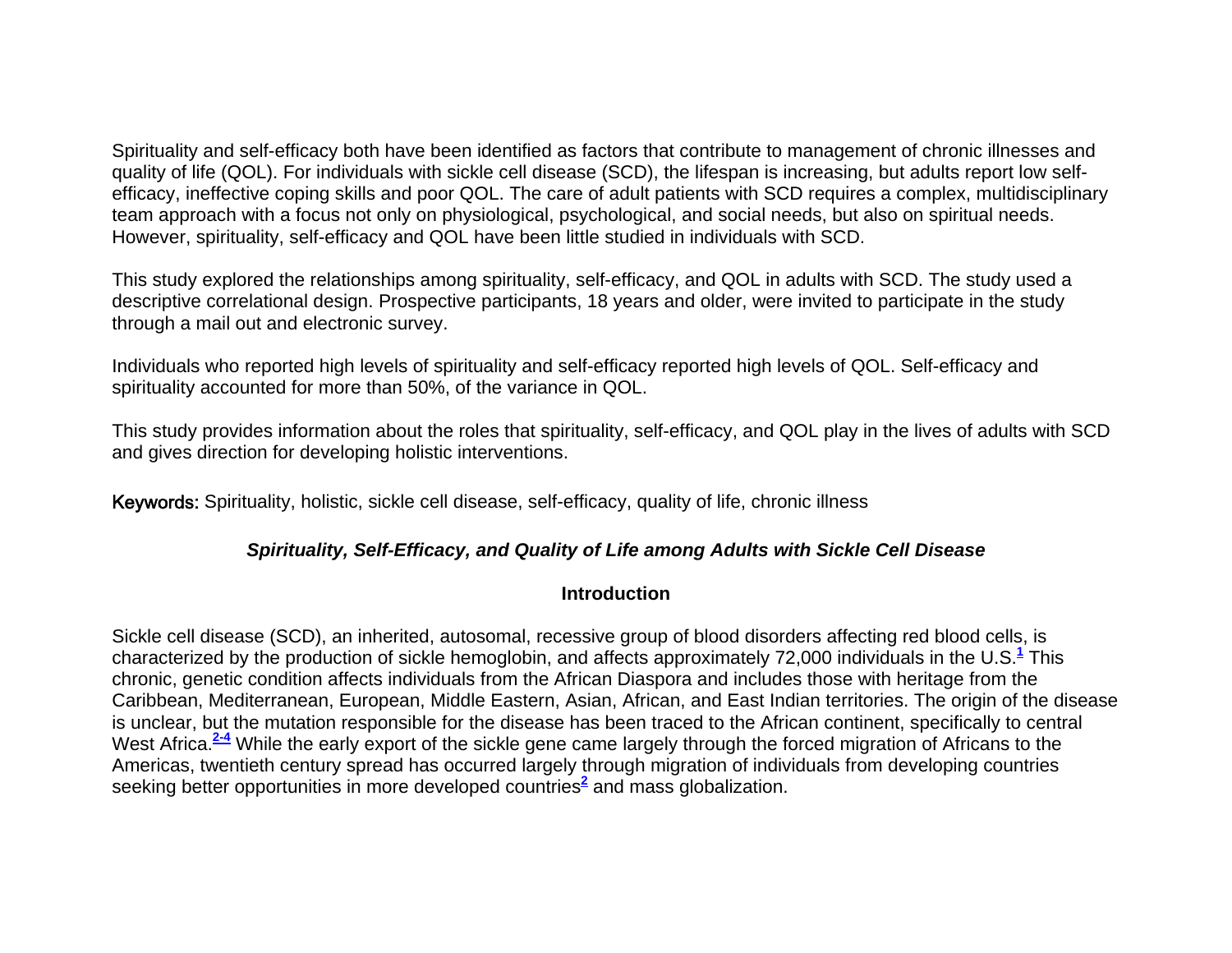Although individuals with SCD experience high mortality at young ages, better healthcare options and childhood antibiotic programs have contributed to longer life spans. In 1973, the average life span of an individual with SCD was 14 years. More than thirty years later, with the development of comprehensive care models, day hospitals, and ongoing clinical research, the life expectancy of persons with SCD has increased to 50 years.**<sup>5</sup>**

Though individuals with SCD are living longer, paradoxically they report decrements in some areas of health. Individuals with this chronic, genetic hemoglobinopathy report constant chronic pain that interrupts their lives,<sup>6-9</sup> and poor quality of life (QOL),**6,7,9-12 13-16** low self-efficacy,**11,12,17,18**depression,**10,11** a lack of effective coping skills,**13,19-22** and at times they perceive life as hopeless.**11,16** Thus, individuals suffer at home with their pain and seek healthcare only when the pain becomes unbearable,**8,22** when they go to emergency departments.**<sup>22</sup>** This major presenting symptom is complex and poorly understood, and it can be different for different individuals.**<sup>21</sup>**

Pain occurs constantly with most adults with SCD.**<sup>8</sup>** Although patients with the same genotype are not homogeneous in disease severity,**<sup>10</sup>** they tend to experience similarities in a prodromal stage, with a gradual increase of warning signs days and hours before a pain event that forces them to visit the emergency department.**<sup>22</sup>** Patients often report that their pain is poorly managed when they are in the hospital,**16,22,23** or staff are not responsive to patients' reports of pain. Staff perceptions of patients' dependence on pain medications affect pain management and place patients at risk for 'pseudoaddiction', defined by Weisman and Haddox**<sup>24</sup>** as an iatrogenic syndrome of abnormal behavior developing as a direct consequence of inadequate pain management. The individual develops feelings of anger and isolation that lead to actingout behavior. The healthcare provider (HCP), who perceives the patient as having a behavioral problem, becomes frustrated at being unable to control the patient's pain and becomes fearful of inducing drug tolerance or dependence. Over time, the HCP avoids contact with the patient as a means to reduce conflict, the patient begins to distrust the HCP, and a vicious cycle stimulated by inadequate pain management results in 'pseudo-addiction' syndrome.**24,25**

Like other chronic illnesses, SCD is best managed by promoting holistic health and comprehensive self-care strategies that decrease hospitalizations, increase psychosocial functioning,**<sup>6</sup>** improve QOL**11,13,26** and prevent premature deaths.**<sup>10</sup>** Coping with the illness is best when the individual demonstrates self-efficacy, takes charge of life situations, and has a strong expectation of being successful with the outcome.**10,17,18** Individuals with SCD who reflect high levels of self-efficacy also describe low levels of disease symptomatology.**<sup>17</sup>**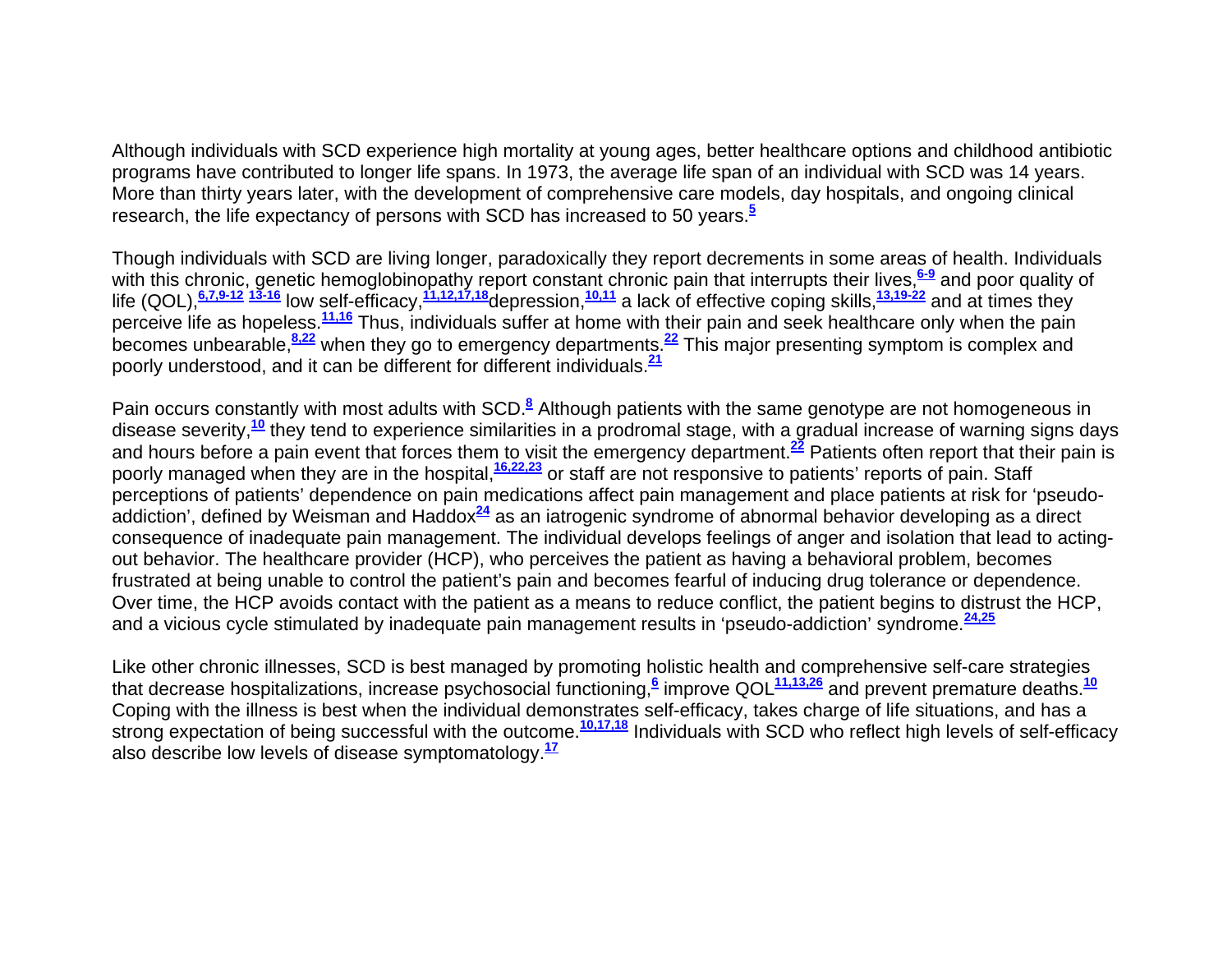Quality of life (QOL), reflects a holistic balance of the biophysical, psychological, socio-cultural, and spiritual dimensions of life. However, Goddard**27p808,28** noted that "Western society has tri-partitioned personhood into distinct biophysical, psychological and spiritual components and then banished the spiritual dimension to relative obscurity." For persons with SCD, the role of spirituality in promoting holistic care appears to have been mostly overlooked, and individuals with SCD often lack the ability to cope spiritually with burdens of this chronic illness.**<sup>29</sup>** Improving QOL for individuals with SCD requires an understanding of factors that influence QOL and affect an individual's coping.

## *Spirituality*

Spirituality is a synthesis of personal beliefs about the essence of being that balances and connects other dimensions and domains of human traits and health.**29-33** Studies of spirituality and religion among African Americans have concluded that African Americans tend to be highly spiritual by nature or culture,**29,34,35** and thus they may benefit from culturally appropriate spiritual care.

Apart from psycho-social and physical issues in health, individuals with SCD experience spiritual issues such as hopelessness, negative self-talk, and fatalism. The fatalism that persons with SCD experience amounts to a feeling that there is little the individual can do to change the course of the disease, and actions for self-care are therefore minimal, because of despair.**<sup>15</sup>**

In studies that have examined spirituality and spirituality/religiosity among persons with SCD, the authors concluded that spirituality and religiosity contribute to an individual's coping with SCD.**9,29** Cooper-Effa et al.**<sup>29</sup>** for example, conducted a cross-sectional study to examine the influence of spirituality on pain experience, and concluded that existential well-being is supportive and can help individuals with SCD cope more effectively with the pain of the disease. Harrison and colleagues,**<sup>34</sup>** who examined the role that religiosity/spirituality plays in SCD patients' pain experience, concluded that individuals who attended church once or more a week reported less pain. Spirituality and spiritual health are essential ingredients in remaining motivated and acting on the desire to maintain quality health outcomes, thus balancing life with a chronic disease.**<sup>37</sup>** Strickland and associates,**<sup>15</sup>** summarizing the themes from their focus group, said that religion serves as a coping insulator. Participants in their study reported the use of religion, going to church, and frequent praying to cope with the pain, the stress of SCD, and the prospect of early death**.<sup>15</sup>**

*Self-efficacy*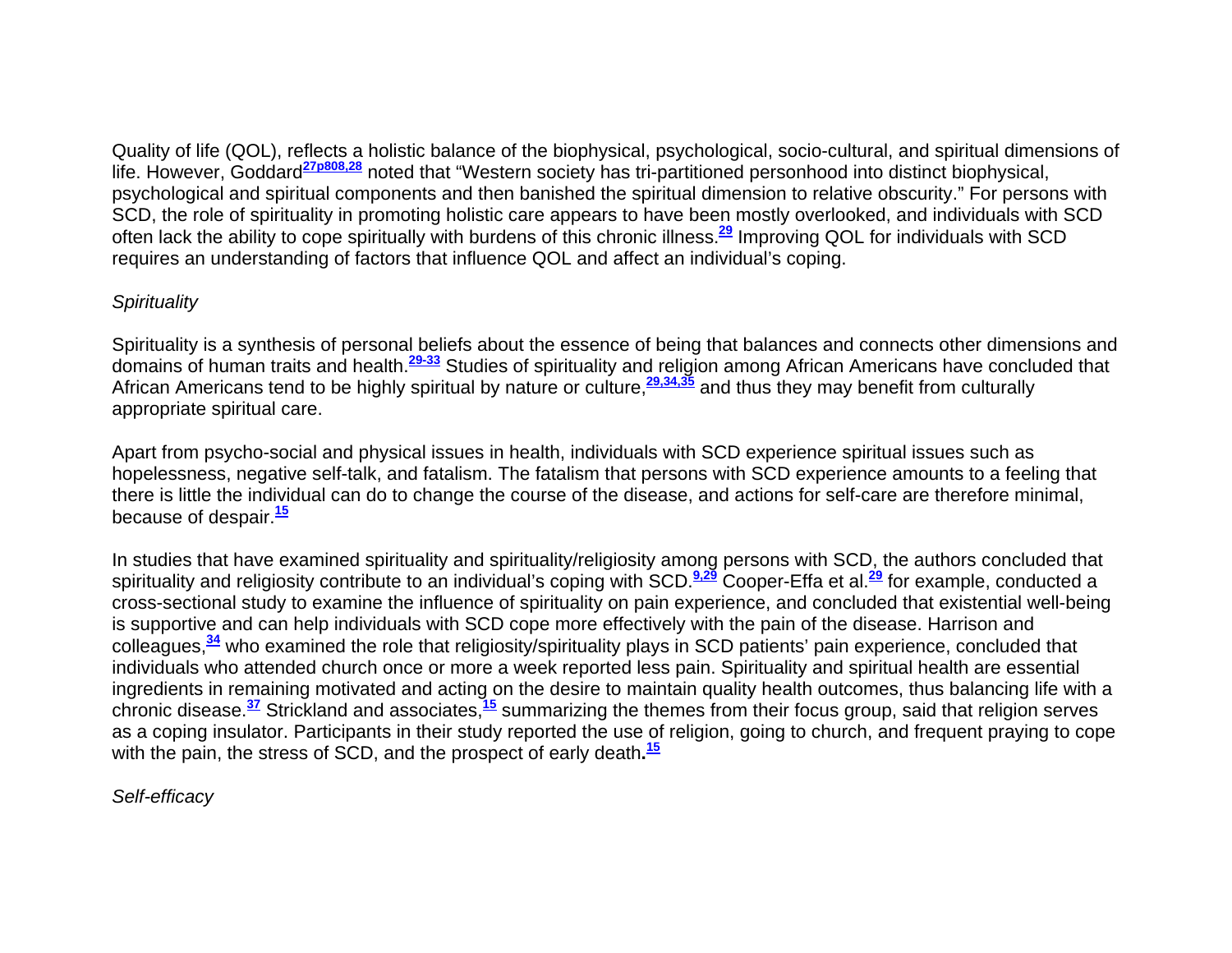Self-efficacy is the belief in one's ability to execute a course of action for a required task pertaining to day to day symptom and disease management.**<sup>25</sup>** Self-efficacy 1) can predict specific behaviors, 2) results in specific behaviors,**37,38** and 3) is based on behavioral change and one's desire and motivation to achieve a set goal completely and effectively.**38,39** According to Bandura**<sup>37</sup>** self-efficacy is the individual's belief in his/her ability to overcome specific challenges and can propel the individual to overcome obstacles. Perceived self-efficacy helps to foster coping and response to stress producing events.**<sup>40</sup>** For individuals with chronic diseases, self-efficacy is directly related to performance,**<sup>41</sup>** confidence and beliefs of control over outcomes despite accompanying challenges.**<sup>25</sup>**

Studies of self-efficacy among persons with SCD have been sparse,**11,12,17,18** and in these studies individuals reported decreased self-efficacy. In Edwards et al.'s**<sup>17</sup>** study, for example, adults with SCD who reported lower levels of selfefficacy had more physical and psychological SCD-related symptoms, more pain, and more frequent physician visits than individuals who reported higher levels of self-efficacy. Other researchers reported similar negative relationships between self-efficacy and healthcare services use.**11,12** In addition, Lenoci et al.**<sup>12</sup>** reported a negative relationship between selfefficacy and pain severity.

#### *Quality of life*

Only a few studies of QOL among individuals with SCD have been conducted,**7,8,13,14,16** and participants in these studies reported poor QOL. McClish and colleagues**<sup>14</sup>** assessed whether SCD-specific variables, such as pain, genotype, and crisis, were predictive of the Short Form (36) Health Survey (SF-36) subscales, and concluded that individuals with SCD experience decreased QOL, which is inversely related to pain level. In qualitative studies,**15,16** persons with SCD reported difficulty coping with physical pain that interfered with everyday task completion. Strickland and colleagues**<sup>15</sup>** also reported that psychosocial burdens hampered emotional adjustment and pain control. Participants in Thomas and Taylor's**<sup>16</sup>** study reported that pain affected their day-to-day activities, zapped their energy, and hampered physical aspects of QOL. Some individuals have reported coping with pain by using religion and spirituality.

No single study to date has examined the constructs of spirituality, self-efficacy and QOL in persons with SCD.**<sup>25</sup>** We examined the relationships among these concepts and the prediction of QOL based on spirituality and self-efficacy reports. The specific aim of the study was to examine the relationships among spirituality, self-efficacy, and perceived QOL in adults with sickle cell disease. We hypothesized that 1) there is a significant positive relationship between spirituality and QOL in adults with SCD, 2) there is a significant positive relationship between self-efficacy and QOL in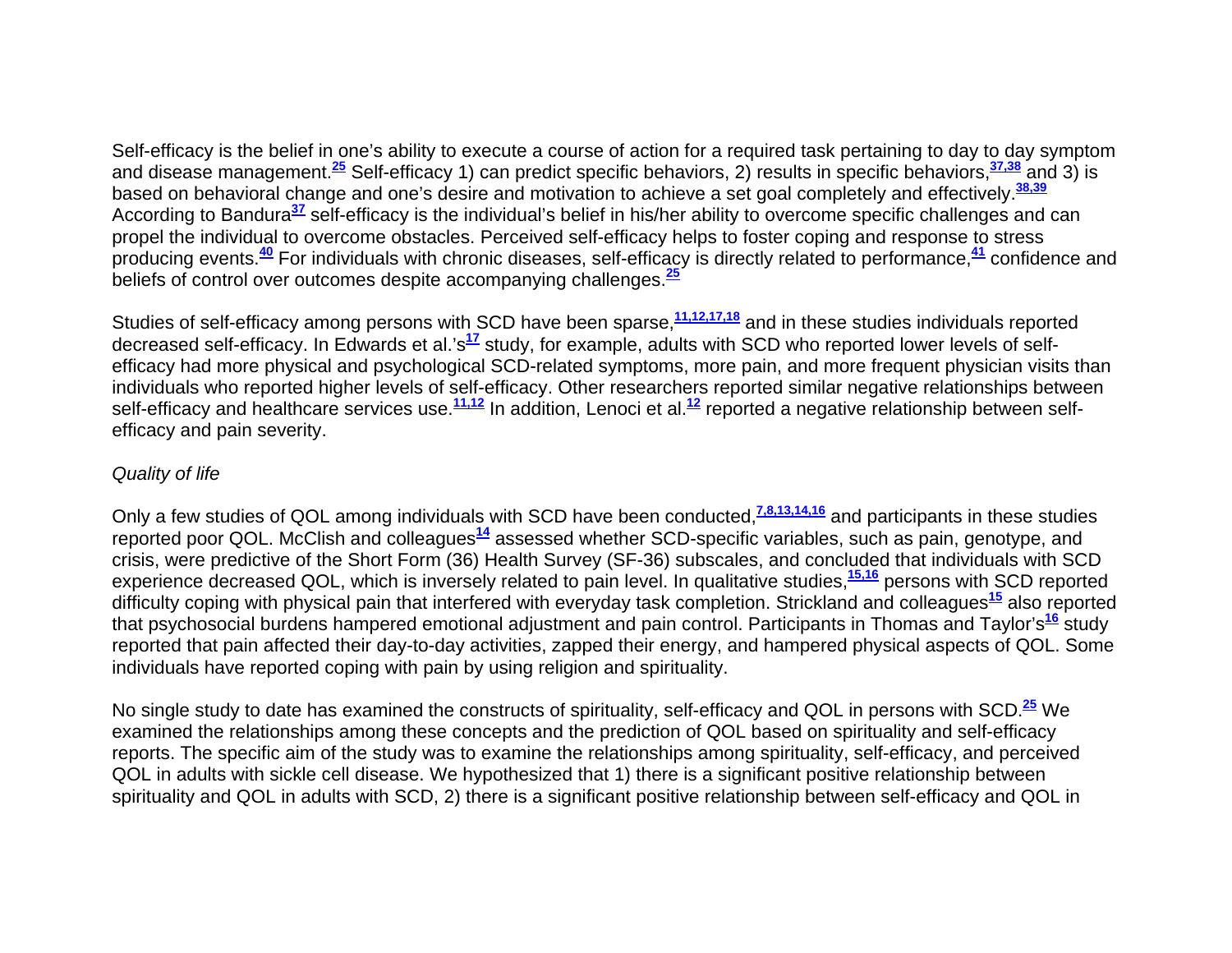adults with SCD, 3) there is a significant positive relationship between self-efficacy and spirituality in adults with SCD, and 4) spirituality and self-efficacy predict QOL for adults with SCD.

#### **Method**

## *Research Design*

The study used a descriptive correlational design to collect data from a convenience sample of 90 subjects.

## *Sample*

Participants were diagnosed with SCD, were at least 18 years old, and were able to read and write English. After IRB approval from the university and the agencies involved, individuals with SCD were invited to participate in the study. Participants were recruited through various venues including local chapters of the Sickle Cell Disease Association (SCDA) and a personal e-mail list provided by a member of the national SCDA. Those who consented, anonymously completed mail out or electronically supplied surveys. The study was planned to initially use mail-out surveys but because of initial low response rate, the data collection package, without any content changes, was converted to an on-line web-based survey.

## **Measurement**

## *Instruments*

The instruments used to examine the constructs are listed in Table 1. All tools were used according to guidelines from the developers.

The *Functional Assessment of Chronic Illness The*rapy (FACIT) system includes the *Functional Assessment of Cancer Therapy-General* (FACT-G) and the *Functional Assessment of Chronic Illness Therapy-Spiritual* (FACIT-Sp). The FACIT-Sp<sup>42,43</sup> is a 12-item spirituality measure that focuses on the existential aspect of spirituality and faith, assessing this meaning/peace and faith. The conceptual underpinnings, psychometrics and instrument use with chronic illness have been reported elsewhere.**25,42-44**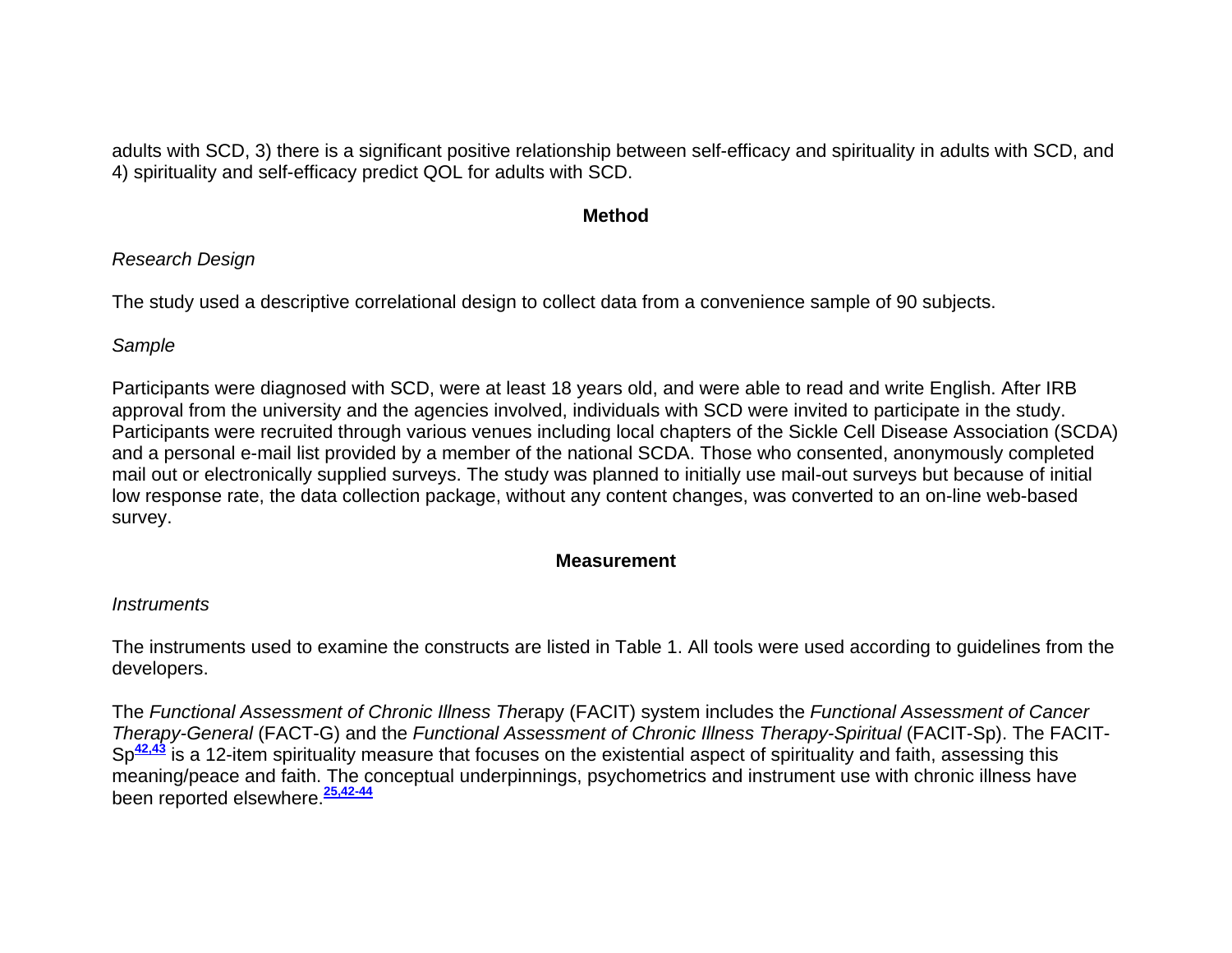The *Sickle Cell Self-Efficacy Scale* (SCSES) is a 9-item disease-specific instrument that measures the individual's selfefficacy, and ability to function on a day-to-day basis and to manage SCD symptomatology. Higher scores indicate greater self-efficacy for coping with SCD.**<sup>17</sup>** The theoretical framework on which the SCSES is based is Bandura's**<sup>37</sup>** social learning theory which refers to an individual's judgment of his or her capacity to perform specified tasks.**<sup>17</sup>**

The conceptual framework for the FACT-G is based on Cella et al.'s<sup>42,45</sup> views of QOL as a multidimensional concept that is subjective and only understood from the patient's perspective. Multidimensionality and Psychometrics for the FACT-G have been discussed elsewhere.**25,44,46-48**

#### **Results**

#### *Description of the Sample*

Table 2 shows the response rate for each recruitment source, sample size, and the overall response rate of 36%. Demographic information for the sample is presented in Table 3. Most respondents were female, single, and relatively well-educated but they had quite low annual household income, less than \$20,000. This sample was similar to the persons with SCD reported in other studies**11,12,19,49** in the areas of income, gender proportion, genotype, and level of educational attainment.

#### *Findings*

Table 4 represents descriptive statistics on study variables. The relationships among the primary outcome measures were assessed using Pearson correlation coefficients are represented in Figure 1. The scatterplot for the three variables indicates that as spirituality and self-efficacy reports increased, QOL reports increased. There were direct, positive, linear relationships.

The correlational analyses, presented in Table 5, showed that all correlations were significant (p < .05), and in all but two cases the correlations were moderate to large. In general, individuals who reported high QOL in one area tended to report high QOL in all subset areas. The correlation between spirituality and QOL was positive and significant, r (88) = .68, p < .05. The Pearson product moment correlation between self-efficacy and QOL was also positive and significant, r (88) = .67, p <.05. The Pearson product moment correlation coefficient between self-efficacy and spirituality was positive and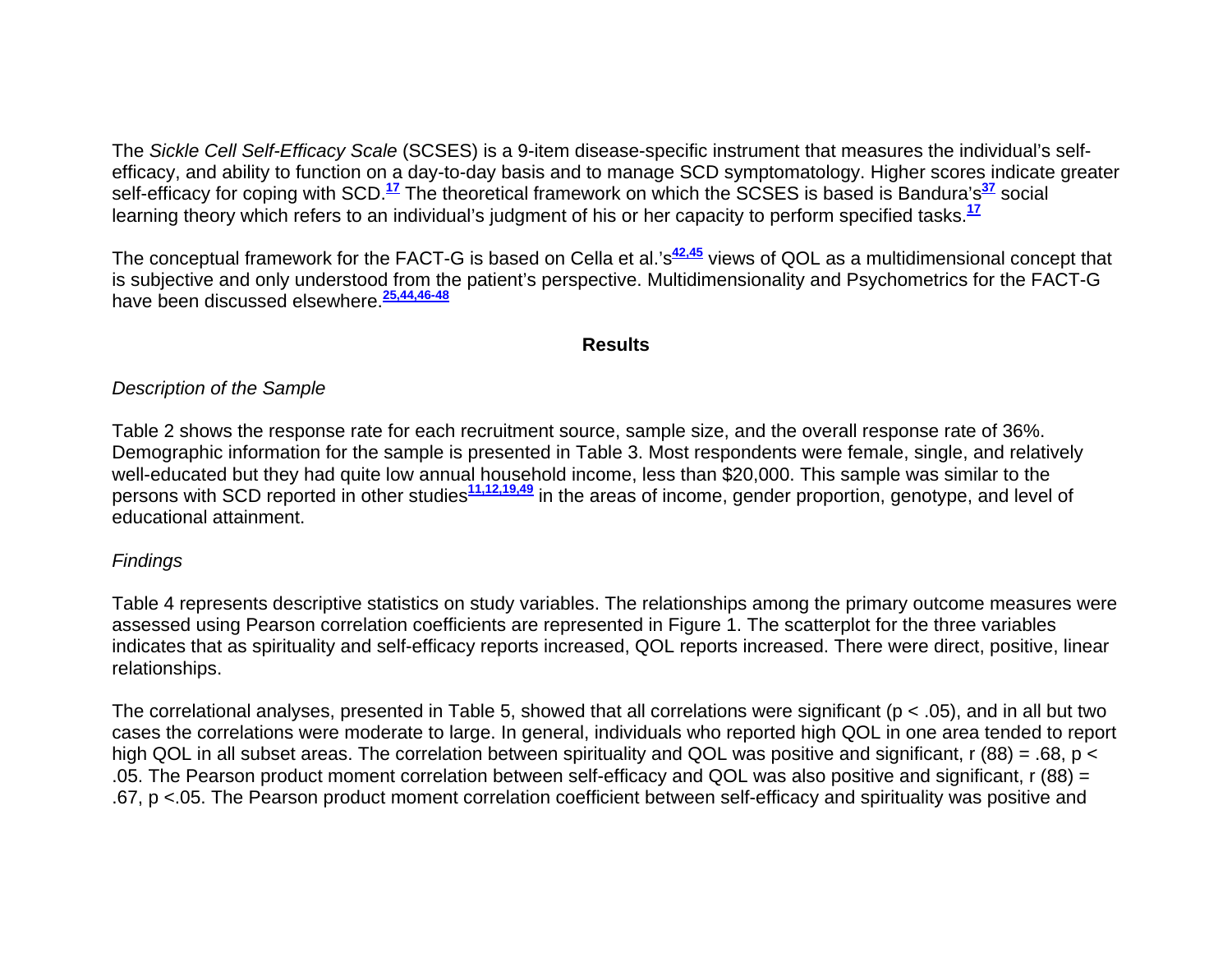significant,  $r(88) = .63$ ,  $p < .05$ . The linear regression analysis revealed that spirituality and self-efficacy predicted reported QOL, with R =.75, R2 = .56, and adjusted R2 =.55. Spirituality and self-efficacy accounted for more than half of the variance in QOL reports in this sample.

Using the general linear model, spirituality accounted for 6.6% and self-efficacy accounted for 34.6% of the total variance in QOL. The relationships between spirituality, self-efficacy and QOL were significant, as demonstrated by high partial eta square (h2). Spirituality and self-efficacy accounted for medium and large variations in QOL and predicted QOL for adults with SCD.

In summary, these results suggest that adults with SCD report strong, positive (direct) relationships between spirituality and QOL, self-efficacy and QOL, and self-efficacy and spirituality.

#### **Discussion**

This study supports the findings of previous isolated studies that spirituality was associated with QOL.**29,50** Reports of selfefficacy and spirituality predicted QOL among these adults with SCD. This gives credence to including spirituality in evaluation of self-efficacy and QOL among adults with chronic illnesses such as SCD.

Brady and associates,**<sup>51</sup>** who investigated QOL among individuals with cancer and HIV/AIDS, concluded that "Meaning/peace on the spirituality measure was the best predictor of contentment with QOL".**51p423** Likewise, in this study the meaning and peace subscale was a better predictor of QOL than was faith. In this study self-efficacy and QOL were positively related. Also, Edwards et al**.<sup>18</sup>** reported that that self-efficacy was inversely related to changes in physical symptoms and there was a positive correlation between self-efficacy and QOL.

Also in this study, self-efficacy was positively related to spirituality. Reicks, Mills, and Henry**<sup>52</sup>** found that spiritual practices such as prayer and reading scripture enhanced confidence to perform behaviors that enabled weight loss, and concluded that, for some, spirituality contributed to self-efficacy and attainment of goals. Self-efficacy has frequently been suggested as an important factor in successful management of chronic illness<sup>38</sup> and can give direction to relevant health promotion strategies.**<sup>53</sup>** Similarly, spirituality-based educational interventions have helped some individuals with prostate cancer cope with their illness**.<sup>54</sup>**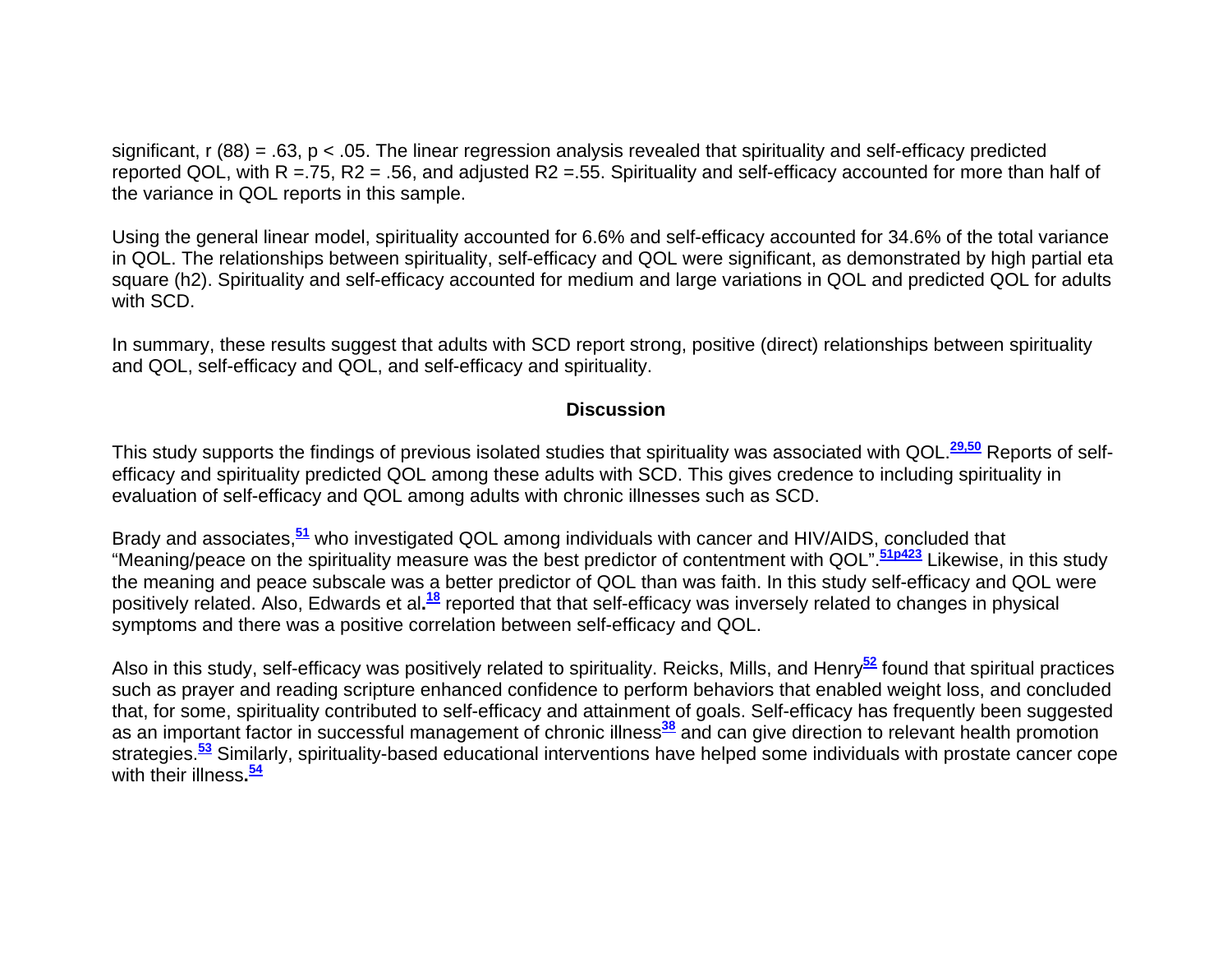#### **Limitations**

There were several limitations to this study that make it necessary to interpret the study findings with caution. The study used a convenience sample, however, the sample looked similar to other national samples of individuals with SCD. Further, self-report bias may have been introduced by participants in responding to sensitive personal information such as household income and educational level. Third, this cross-sectional study did not allow for measurement of variables over time, limiting cause and effect conclusions. Finally, there may have been an element of bias in recalling events over the past seven days. Individuals' reports may differ over time as they recalibrate feelings, perceptions, and responses.

#### **Conclusions**

Notwithstanding these limitations, this study identified strong correlations among these variables. This study was the first to examine the relationships. The results give support for including spirituality in health assessments and intervention, and incorporating a bio-psycho-socio-spiritual (BPSS) model in healthcare delivery.

#### **Implications for Nursing**

The findings provide further evidence that there are strong relationships among spirituality, self-efficacy and QOL in individuals with SCD. Nurses and clinicians caring for individuals with SCD can better plan interventions by intentionally incorporating spirituality and self-efficacy into self-care models for QOL. Nurses and other healthcare providers should intentionally include spirituality in care delivery. However, the inclusion of spirituality should be devoid of religiosity and include individuals of varying faiths. Individuals who may not subscribe to a particular religious faith must be encouraged to identify essence of their being and incorporate relevant practices into daily life activities.

Narayanasamy**<sup>55</sup>** suggested that nurses incorporate individualized, holistic elements of spiritual care into practice and care delivery. Some of the practices included active listening, showing genuine, unconditional acceptance of patients' idiosyncrasies, use humor, and show humility. In addition, a spiritual assessment should be done on all patients. The nurse can ask the patient questions such as "*What gives you a sense of meaning or purpose in your life, what do you think is going to happen to you55p1143* and *How do you cope with your illness and manage your day-to-day activities?*"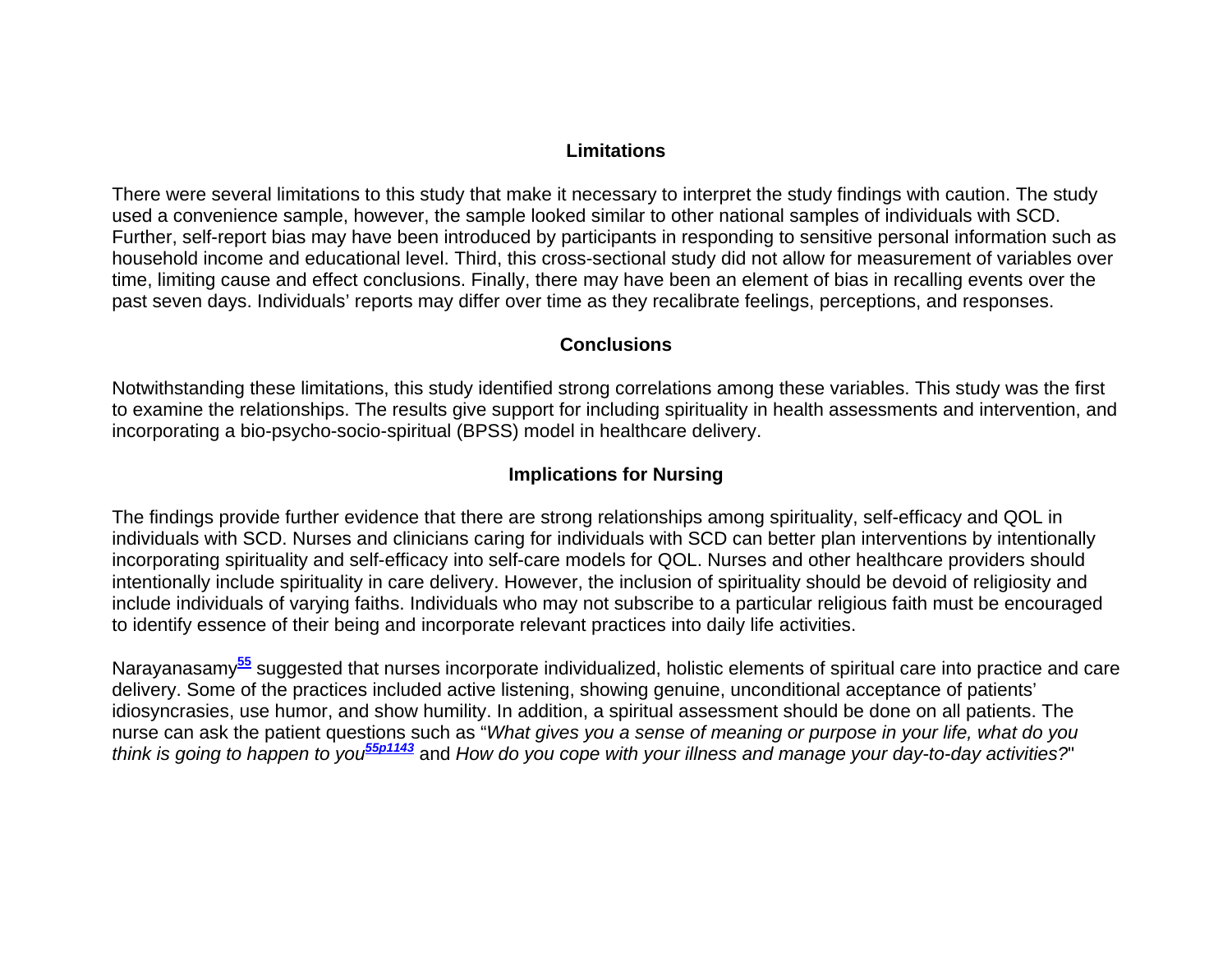The use of the bio-psycho-socio-spiritual (BPSS) conceptual framework is appropriate for individuals with chronic illnesses such as SCD. Discussions of personhood include all human dimensions. However, in practice, attention has focused on biopsychosocial aspect with neglect of the spiritual dimension. This study helps to show the importance of being attentive to all dimensions and intentionally including the spiritual dimension in assessment, care and research. "Spirituality is important to health and individual expression of quality of life."**44p44**

#### **References**

- 1. Nash, K. B. (1994). Introduction. *Journal of Health and Social Policy, 5*(3/4), 1-6.
- 2. Ohene-Frempong, K., & Nkrumah, F.K. (1994). Sickle cell disease in Africa. In Sickle cell disease: Basic Principles and Clinical Practice. In S. H. Embury, R. P. Hebbel, & N. Mohandas (Eds.). NY: Raven Press.
- 3. Serjeant, G. R. (1997). Sickle-cell disease. *Lancet, 350*(9079), 724.
- 4. Serjeant, G. R. (2001). The emerging understanding of sickle cell disease. *British Journal of Haematology, 112*(1), 3-18.
- 5. Claster, S., & Vichinsky, E. P. (2003). Managing sickle cell disease. *British Medical Journal, 327*(7424), 1151-1155.
- 6. Anie, K. A., & Green, J. (2002). Psychological therapies for sickle cell disease and pain. *Cochrane Database of Systematic Reviews, 2*, CD001916.
- 7. Anie, K. A., Steptoe, A., & Bevan, D. H. (2002). Sickle cell disease: Pain, coping and quality of life in a study of adults in the UK. *British Journal of Health Psychology, 7*, 331-344.
- 8. Smith, W. R., Bovbjerg, V. E., Penberthy, L. I., McClish, D.K., Levenson, J. L., Roberts, J. D., et al. (2005). Understanding pain and improving management of sickle cell disease: The PiSCES study. *Journal of the National Medical Association*, 97, 183-193.
- 9. Smith, W.,Penberthy, L., Bovbjerg, V., McClish, D., Roberts,J .,Dahman, B., Aisiku, I.,Levenson, J.,Roseff, S. (2008). Daily Assessment of pain in adults with sickle cell disease. *Annals of Internal Medicine*, *148*(2), 94-102.
- 10. Houston-Yu, P., Rana, S. R., Beyer, B., & Castro, O. (2003). Frequent and prolonged hospitalizations: a risk factor for early mortality in sickle cell disease patients. *American Journal Of Hematology, 72*(3), 201-203.
- 11. Jenerette, C. M. (2004). *Testing the theory of self-care management for vulnerable populations in a sample of adults with sickle cell disease.* Doctoral dissertation, University of South Carolina, South Carolina. Proquest Information and Learning, UMI number 314282.
- 12. Lenoci, J. M., Telfair, J., Cecil, H., & Edwards, R. R. (2002). Self-Care in Adults With Sickle Cell Disease. *Western Journal of Nursing Research, 24*(3), 228-244.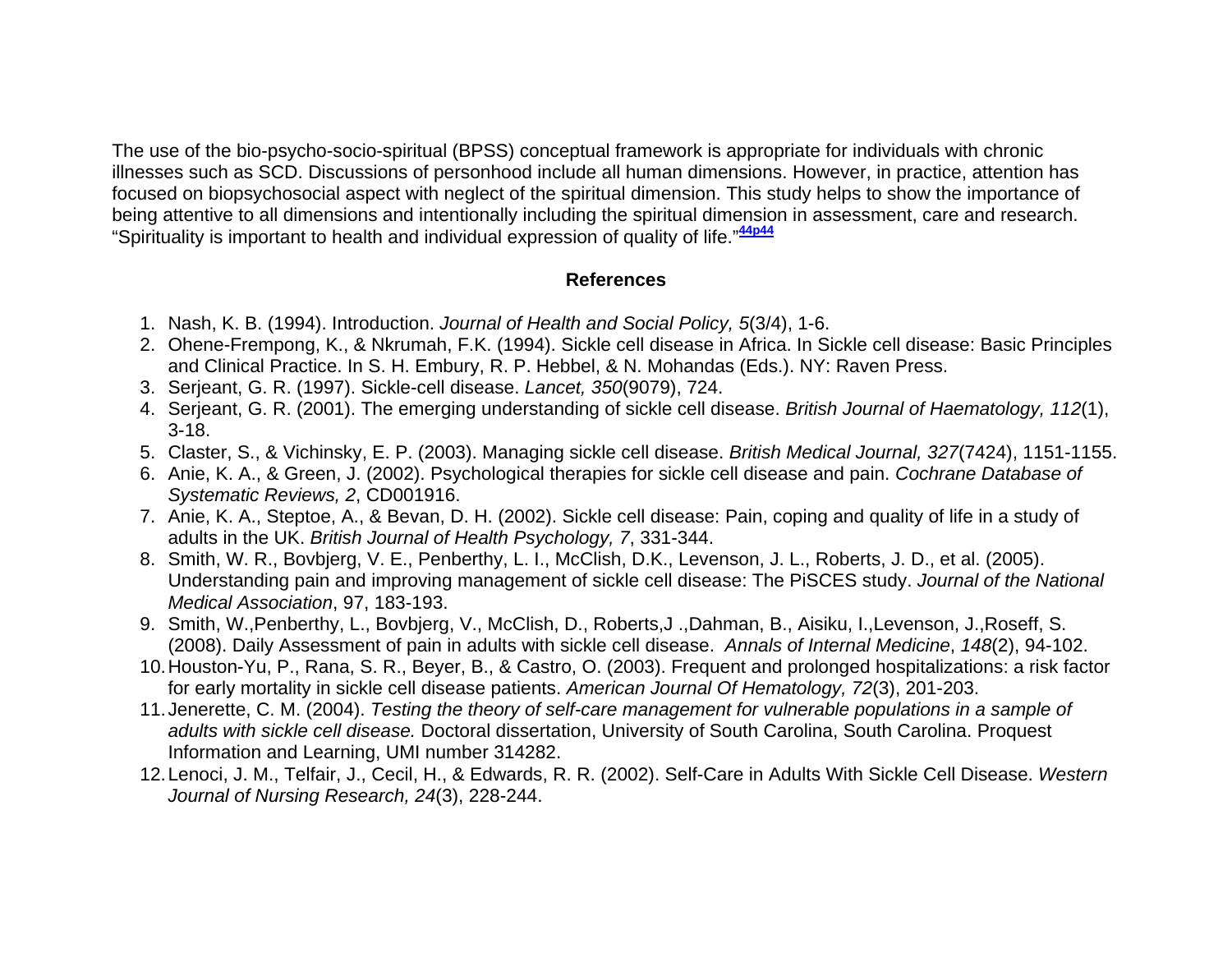- 13. Mann-Jiles, V., & Morris,D. (2009). Quality of life of adult patient with sickle cell disease. *Journal of the American Academy of Nurse Practitioners*, *21*(6), 340-3449.
- 14. McClish, D. K., Penberthy, L. T., Bovbjerg, V. E., Roberts, J. D., Asiku, I. P., Levenson, J. L. et al. (2005). Health related quality of life in sickle cell patients: The Pisces project. *Health and Quality of Life Outcomes, 3*(50), retrieved from http://www.hql.com/content/3-1/50 January 2006.
- 15. Strickland, O. L., Jackson, G., Gilead, M., McGuire, D. B., & Quarles, S. (2001). Use of focus groups for pain and quality of life assessment in adults with sickle cell disease. *Journal of National Black Nurses Association, 12*(2), 36- 43.
- 16. Thomas, V., & Taylor, L. M. (2002). The psychological experience of people with sickle cell disease and its impact on quality of life: Qualitative findings from focus groups. *British Journal of Health Psychology*, 7(3), 345-363.
- 17. Edwards, R., Telfair, J., Cecil, H., & Lenoci, J. (2000). Reliability and validity of a self-efficacy instrument specific to sickle cell disease. *Behaviour Research and Therapy, 38*(9), 951-963.
- 18. Edwards, R., Telfair, J., Cecil, H., & Lenoci , J. (2001). Self-efficacy as a predictor of adult adjustment to sickle cell disease: One-year outcomes. *Psychosomatic Medicine, 63*, 850-858.
- 19. Ashley-Koch, A., Yang, Q., Olney, R. (2000).Sickle Hemoglobin (HbS) Allele and sickle cell disease: A HuGE Review. *American Journal of Epidemiology 151*(9), 839-45.
- 20. Cole, P. L. (2007). Black women and sickle cell disease: Implications for mental health disparities research*. Californian Journal of Health Promotion,* 5(special issue), 24-39.
- 21. Newcombe, P. (2002). Pathophysiology of Sickle Cell Disease Crisis. *Emergency Nurse, 9*(9), 19.
- 22. Aisiku, I., Smith,W., McClish,D., Levenson,J., Penberthy,L., Roseff, S., et al. (2009). Comparisons of high versus low emergency department utilizers in sickle cell disease. *Annals of Emergency Medicine*, *53*(5), 587-593.
- 23. Elander, J., Lusher, J., Bevan, D., & Telfer, P. (2003). Pain management and symptoms of substance dependence among patients with sickle cell disease. *Social Science and Medicine, 5*(9), 1683-96.
- 24. Weissman, D. E., & Haddox, D. J. (1989). Opioid pseudo-addiction: An iatrogenic syndrome. *Pain, 36*, 363-366.
- 25. Adegbola, M. (2007). *The relationship among spirituality, self-efficacy, and quality of life in adults with sickle cell disease.* Doctoral Dissertation, The University of Texas at Arlington, 2007) ProQuest Digital Dissertation, AAT 3289109.
- 26. Howard, J., Thomas, V., & Rawle, H. (2009). Pain management and quality of life in sickle cell disease. *Expert Review of Pharmacoeconomics and Outcomes Research, 9*(4), 347-352.
- 27. Goddard, N. C. (1995). 'Spirituality as integrative energy': a philosophical analysis as requisite precursor to holistic nursing practice. *Journal of Advanced Nursing, 22*(4), 808-815.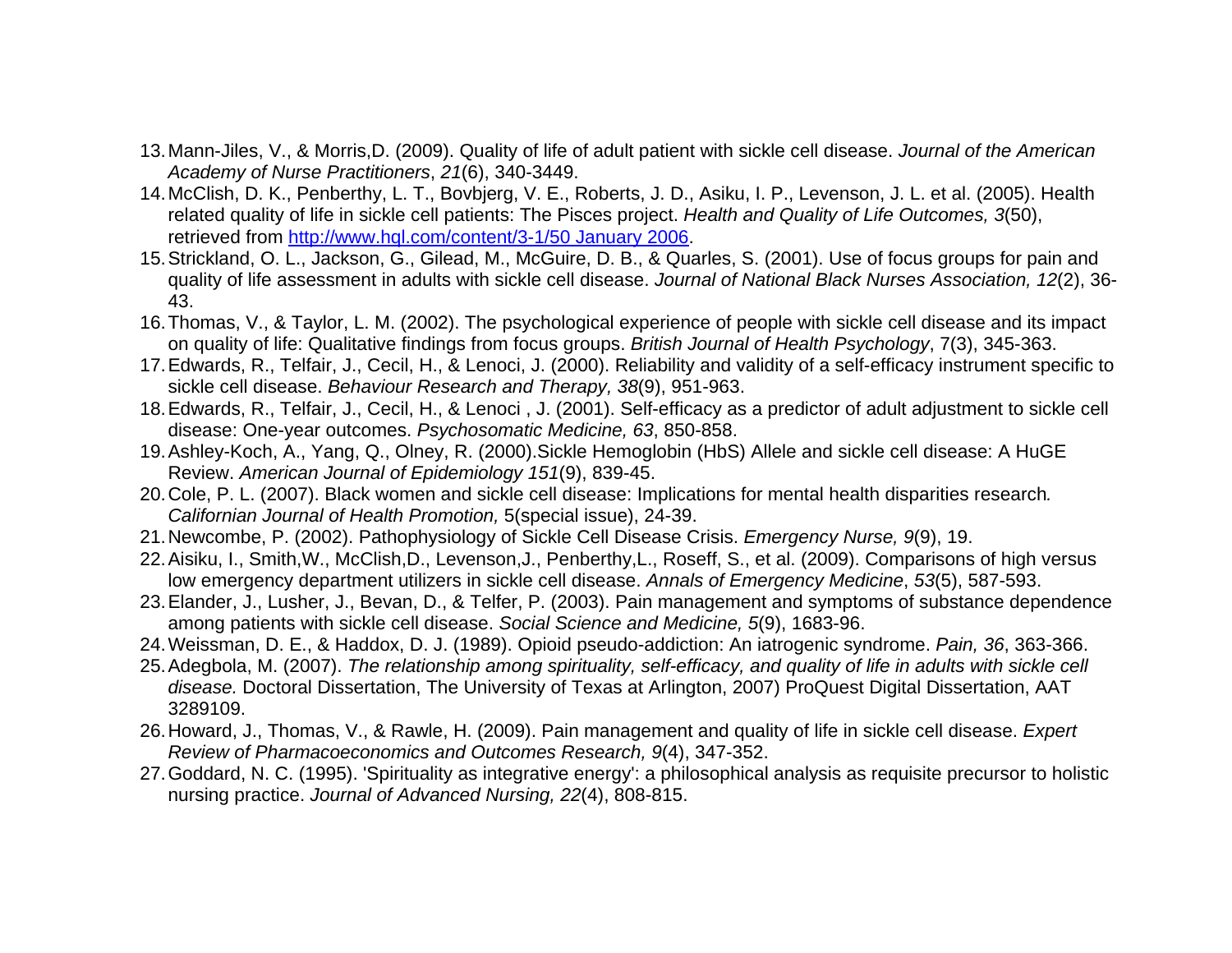- 28. Goddard, N. C. (2000). A response to Dawson's critical analysis of 'spirituality as integrative energy.' *Journal of Advanced Nursing*, *31*(4), 968-979.
- 29. Cooper-Effa, M., Blount, W., Kaslow, N., Rothenberg, R., & Eckman, J. (2001). Role of spirituality in patients with sickle cell disease. *Journal of American Board Family Practice, 14*, 116-122.
- 30. Byrd, R. C. (1988). Positive therapeutic effects of intercessory prayer in a coronary care unit population. *South Medicine Journal, 81*, 826-829.
- 31. Young, C., & Koopsen, C. (2005). *Spirituality, health and sealing*. NJ: Slack.
- 32. Estanek, S. M. (2006). Redefining spirituality: A new discourse. *College Student Journal, 40*(2), 270-281.
- 33. Frey, B. B., Daaleman, T. P., & Peyton, V. (2005). Measuring a dimension of spirituality for health research. *Research on Aging, 27*(5), 556-557.
- 34. Harrison, M. O., Edwards, C. L., Koenig, H. G., Bosworth, H. B., Decastro, L., & Wood, M. (2005). Religiosity/spirituality and pain in patients with sickle cell disease. *Journal of Nervous & Mental Disease, 193*(4), 250-257.
- 35. Hill, P. C., & Pargament, K. I. (2003). Advances in the conceptualization and measurement of religion and spirituality. Implications for physical and mental health research. *The American.* Schlenk *Psychologist, 58*(1), 64- 74.
- 36. Krupski, T. L., Kwan, L., Fink, A., Sonn, G., Maliski, S., & Litwin, M. S. (2006). Spirituality influences health related quality of life in men with prostate cancer. *Psycho-Oncology, 15*, 121-131.
- 37. Bandura, A. (1977). Self-efficacy: Toward a unifying theory of behavioral change. *Psychological Review, 84*(2), 191-215.
- 38. Bandura, A. (1997). *Self-efficacy: The exercise of control*. New York: W.H. Freeman.
- 39. Clark, N. M., & Dodge, J. A. (1999). Exploring self-efficacy as a predictor of disease management. *Health Education and Behavior, 26*(1), 72-98.
- 40. Bandura, A. (1982). Self-efficacy mechanism in human agency. *American Psychologist, 37*, 122-147.
- 41. Rapley, P., & Fruin, D. J. (1999). Self-efficacy in chronic illness: The juxtaposition of general and regimen-specific efficacy. *International Journal of Nursing Practice, 5*, 209-215.
- 42. Functional Assessment of Chronic Illness Therapy (FACIT) measurements. (2007). Retrieved January, 2007 from http://www.facit.org/about/overview\_measure.aspx.
- 43. Peterman, A. H., Fitchett, G., Brady, M. J., Hernandez, L., & Cella, D. (2002). Measuring spiritual well-being in people with cancer: The functional assessment of chronic illness therapy-spiritual well-being scale (FACIT-Sp). *Annals of Behavioral Medicine, 24*(1), 49-58.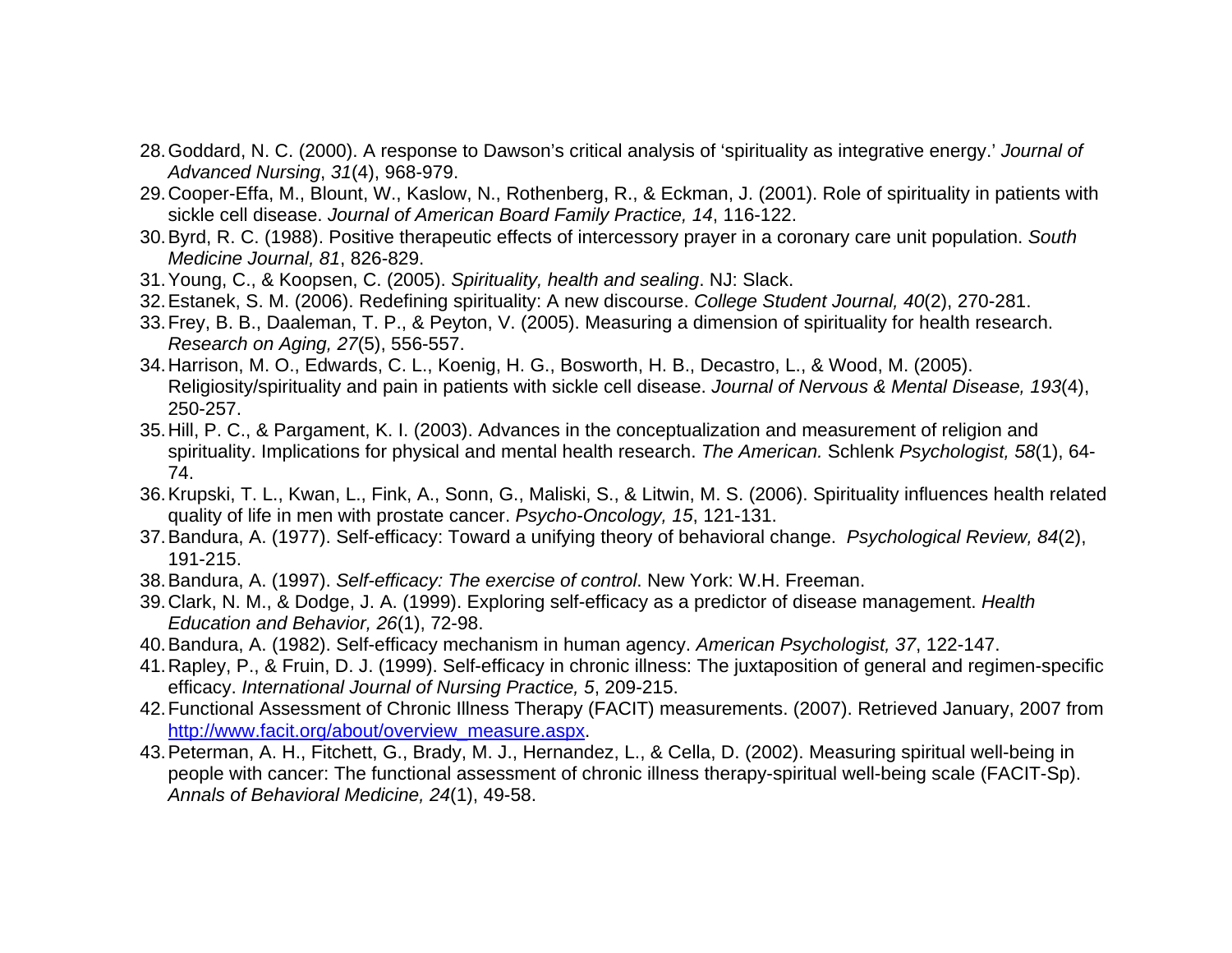- 44. Adegbola, M. (2006). Spirituality and quality of life in chronic illness. *The Journal of Theory Construction & Testing, 10*(2), 42-46.
- 45. Cella, D. F., Tulsky, D. S., Gray, G., Sarafian, B., Linn, E., Bonomi, A. et al. (1993). The Functional Assessment of Cancer Therapy scale: Development and validation of the general measure. *Journal Of Clinical Oncology: Official Journal Of The American Society Of Clinical Oncology, 11*(3), 570-579.
- 46. Bonomi, A. E., Cella, D. F., Hahn, E. A., Bjordal, K., Sperner-Unterweger, B., Gangeri, L. et al. (1996). Multilingual translation of the Functional Assessment of Cancer Therapy (FACT) quality of life measurement system. *Quality Of Life Research: An International Journal Of Quality Of Life Aspects Of Treatment, Care And Rehabilitation, 5*(3), 309-320.
- 47. Schultz, A. A., & Winstead-Fry, P. (2001). Predictors of quality of life in rural patients with cancer. *Cancer Nursing, 24*(1), 12-19.
- 48. Tate, D. G., & Forchheimer, M. (2002). Quality of life, life satisfaction, and spirituality: Comparing outcomes between rehabilitation and cancer patients. *American Journal of Physical Medicine and Rehabilitation, 18*(6), 400- 410.
- 49. Healthcare Cost and Utilization Project (HCUP). (2006). *Sickle cell disease patients in U.S. hospitals, 2004.* Rockville, MD.: Agency for Healthcare Research and Quality (AHRQ) (Statistical Brief No.21).
- 50. Landis, B. J. (1966). Uncertainty, spiritual well-being, and psychosocial adjustment to chronic illness. *Issues of Mental Health Nursing, 17*(3), 217-231.
- 51. Brady, M. J., Peterman, A. H., Fitchett, G., Mo, M., & Cella, D. (1999). A case for including spirituality in quality of life measurement in oncology. *Psycho-Oncology, 8*(5), 417-428.
- 52. Reicks, M., Mills, J., & Henry, H. (2004). Qualitative study to spirituality in a weight loss program: Contribution to self-efficacy and locus of control. *Journal of Nursing Education and Behavior, 36*(1), 13-19.
- 53. Harvey, I. (2008). Assessing self-management and spirituality practices among older women. *American Journal of Health Behavior, 32*(2), 157-168.
- 54. Holt, C., Wynn, T., Litaker, P., Southward, P., Sanford, J., Schultz, E. (2009). A comparison of a spiritually based and non-spiritually based educational intervention for informed decision making for prostate cancer screening among church-attending African-American men. *Urologic Nursing 2*(4), 249-257.
- 55. Narayanasamy, A. (2004). The puzzle of spirituality for nursing: A guide to practical assessment. *British Journal of Nursing, 13*(19), 1140-1144.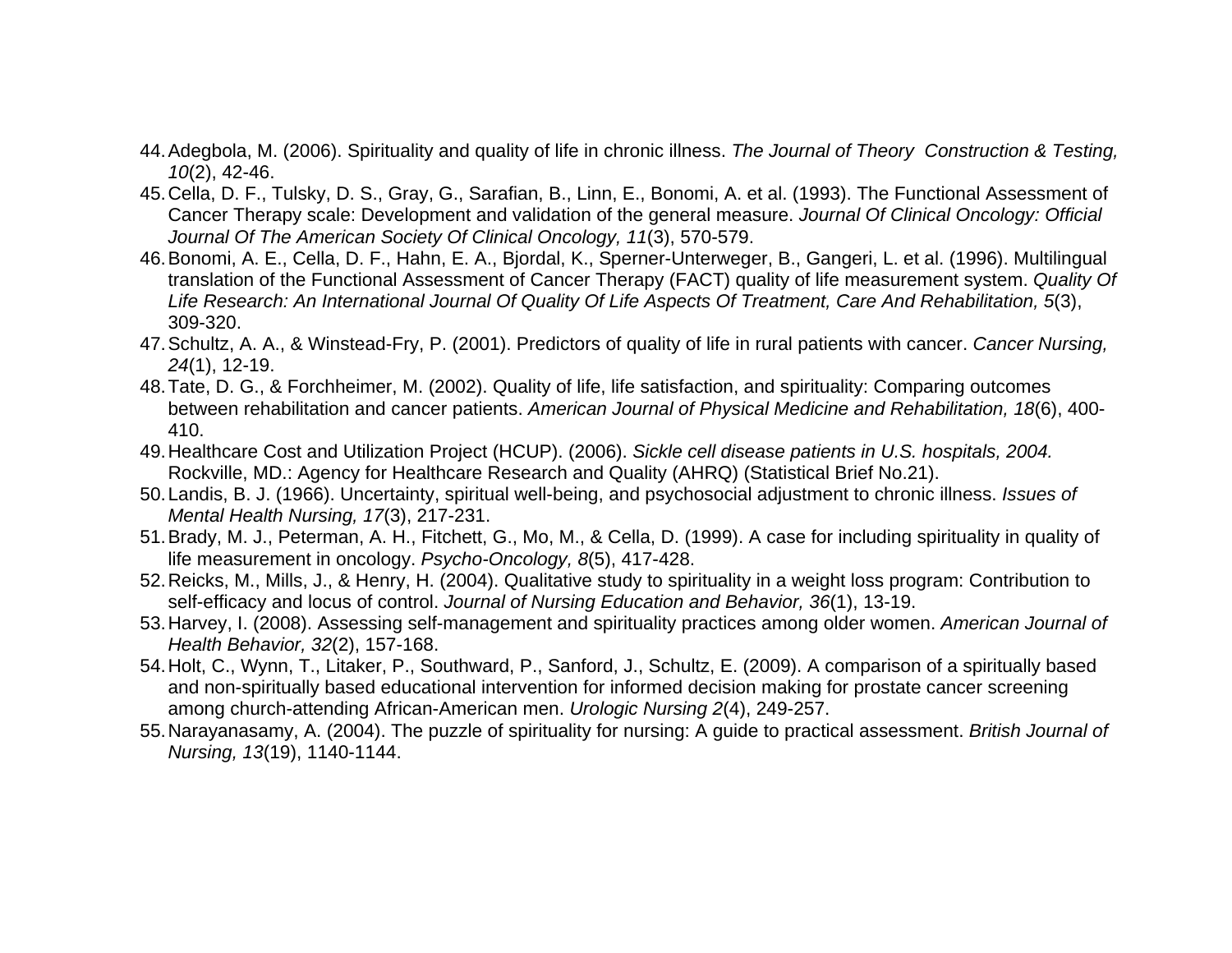#### Table 1

#### Description of variables, conceptual definition ,operational definition and reliabilities

Variable Conceptual Definition Conceptual Definition Conceptual Definition and

**Measurement** SpiritualitySpirituality is a synthesis of personal, selfexpressed beliefs and activities of essence of being that balances and connects other dimensions and domains of human traits and health. Using Functional Assessment Cronbach's alpha .8743 of Chronic Illness Therapy-Spirituality (FACIT-Sp), 43 participants were asked to rate feelings and thoughts about spirituality experienced within the last seven days. Self-Self-Self-efficacy is the belief in one's capabilities to efficacy enable and execute a course of action for a required task by rating his/her ability to complete tasks pertaining to day to day symptom and disease management. Using Sickle Cell Self-Efficacy Cronbach's alpha .8918 Scale (SCSES),<sup>18</sup> participants were asked to rate their ability to complete tasks pertaining to day to day symptom and disease management. Quality of Quality of life is the individual's expressed life interpretation of life events, and self-perception of of Cancer Therapy (FACTwell-being. Using Functional Assessment Cronbach's alpha for the G),45 62 participants were overall scale is  $.8945$ 

**Reliability**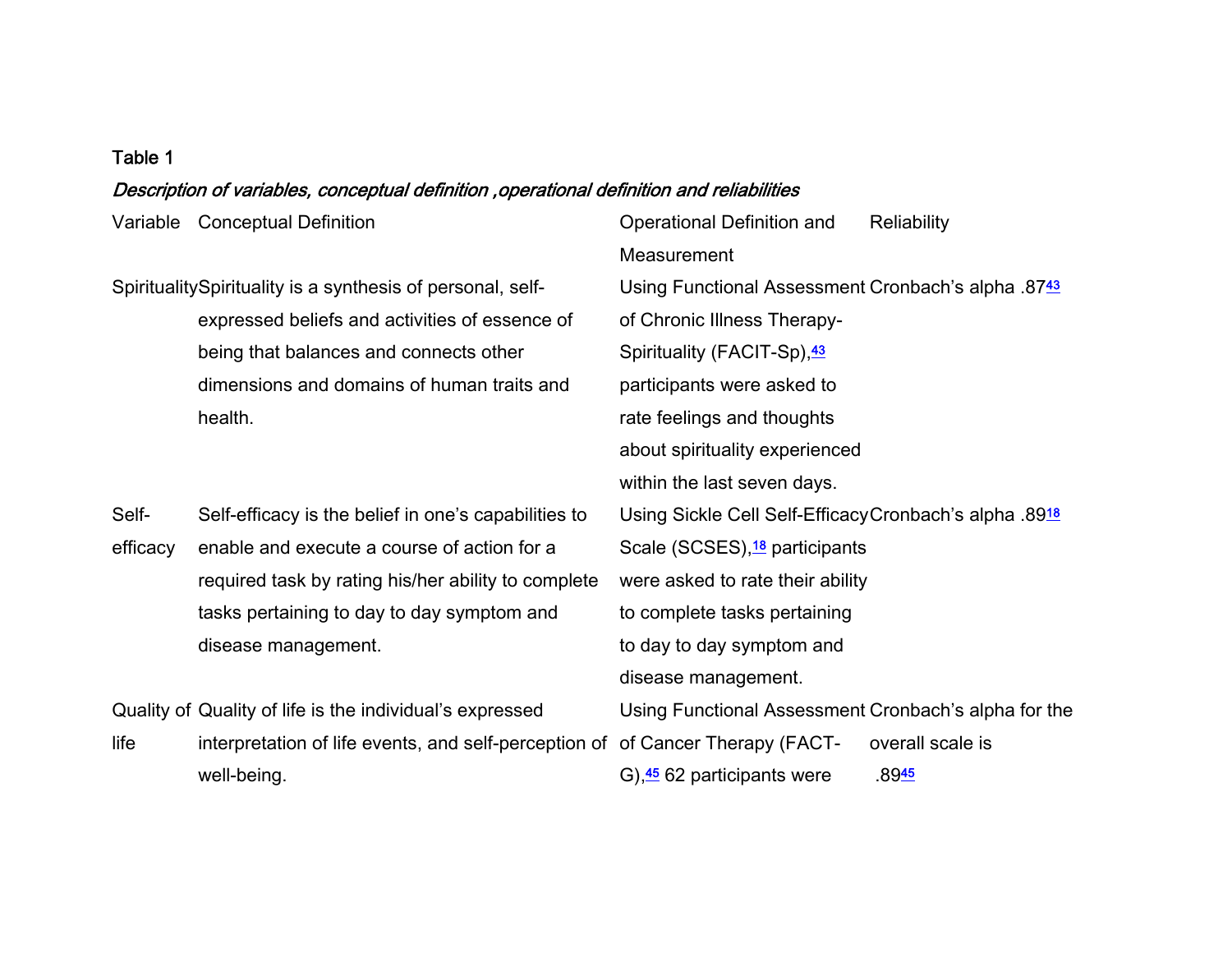asked to rate abilities or feelings about QOL experienced within the last seven days.

| Table 2                                                       |            |                          |                        |            |              |  |  |
|---------------------------------------------------------------|------------|--------------------------|------------------------|------------|--------------|--|--|
| Mailed Surveys, response rate, and electronic survey response |            |                          |                        |            |              |  |  |
| Mailed                                                        | Invitation | Returned                 | <b>Mailed Response</b> | Electronic | Total study  |  |  |
| Source                                                        | Extended   | Number of                | Rate                   | Survey     | Participants |  |  |
|                                                               |            | <b>Completed Surveys</b> |                        | Completed  |              |  |  |
| <b>SCDAD</b>                                                  | 119        | $36*$                    | 29.4%                  |            |              |  |  |
| let al.                                                       |            |                          |                        |            |              |  |  |
| <b>SCDA</b>                                                   | 55         | 31                       | 56.4%                  |            |              |  |  |
| (Alabama)                                                     |            |                          |                        |            |              |  |  |
| <b>SCDA</b>                                                   | 26         | 6                        | 23.1%                  |            |              |  |  |
| (North Carolina)                                              |            |                          |                        |            |              |  |  |
| Electronic Survey                                             |            |                          |                        | 18         |              |  |  |
| Total                                                         | 200        | 72                       | 36%                    | 18         | 90           |  |  |

\* The data of one survey respondent with sickle cell trait were discarded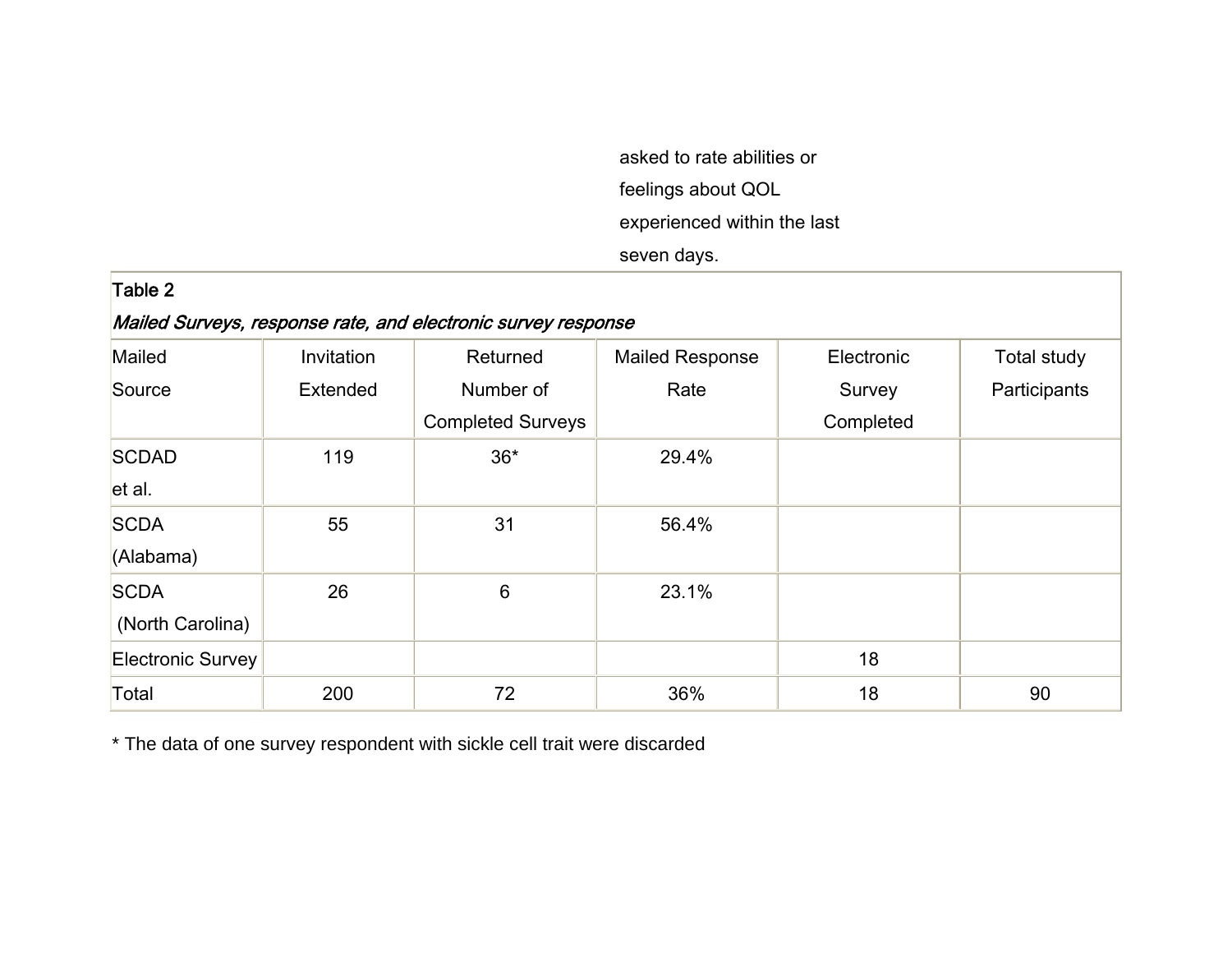| Table 3                              |          |            |             |  |  |  |  |
|--------------------------------------|----------|------------|-------------|--|--|--|--|
| Demographic Characteristics (N = 90) |          |            |             |  |  |  |  |
| Characteristics                      | Total %  | Female %   | Male %      |  |  |  |  |
|                                      | $N = 90$ | $N = 67$   | $N = 23$    |  |  |  |  |
| <b>Marital status</b>                |          |            |             |  |  |  |  |
| Single                               | 51.6%    | 34 (50.7%) | 14 (60.9%)  |  |  |  |  |
| Married                              | 23.7%    | 16 (23.9%) | $6(26.1\%)$ |  |  |  |  |
| Divorced                             | 16.1%    | 14 (20.9%) | $1(4.3\%)$  |  |  |  |  |
| Separated                            | 1.1%     | $1(1.5\%)$ |             |  |  |  |  |
| Widowed                              | 2.2%     | $1(1.5\%)$ | $1(4.3\%)$  |  |  |  |  |
| Other                                | 2.2%     | $1(1.5\%)$ | $1(4.3\%)$  |  |  |  |  |
| <b>Educational level</b>             |          |            |             |  |  |  |  |
| Less than high school                | 6.5%     | $3(4.5\%)$ | 3(13%)      |  |  |  |  |
| High school diploma/GED              | 15.1%    | 11 (16.4%) | 3(13%)      |  |  |  |  |
| Some college                         | 48.4%    | 36 (53.7%) | $9(39.1\%)$ |  |  |  |  |
| Bachelor's degree                    | 19.4%    | 12 (17.9%) | $6(26.1\%)$ |  |  |  |  |
| Graduate degree                      | 7.5%     | $1(7.5\%)$ | 2(8.7%)     |  |  |  |  |
| Annual household income              |          |            |             |  |  |  |  |
| Less than \$10,000                   | 32.3%    | 23 (34.3%) | $7(30.4\%)$ |  |  |  |  |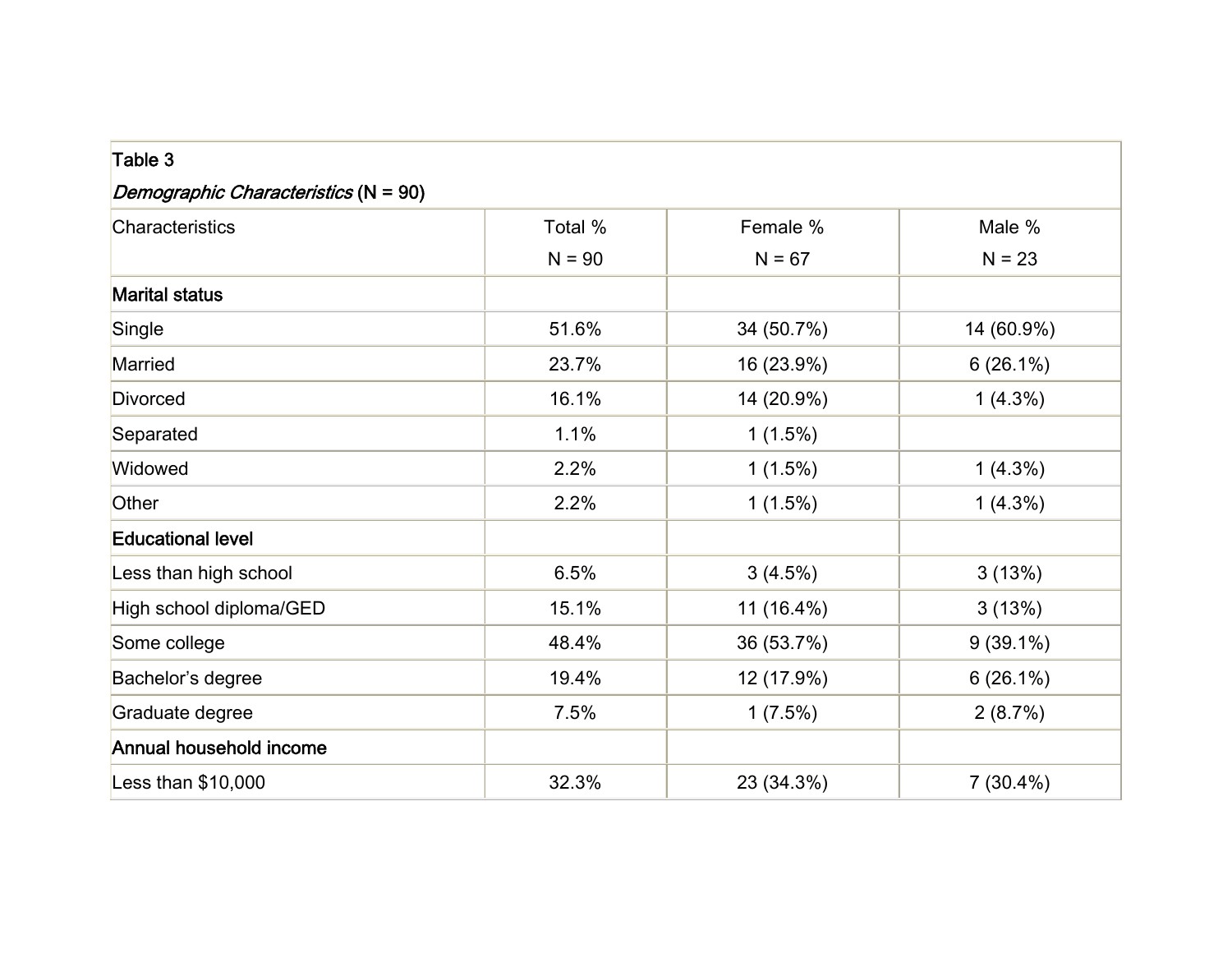| \$10,000-\$19,000                | 23.7% | 15 (22.4%)  | $7(30.4\%)$    |
|----------------------------------|-------|-------------|----------------|
| \$20,000-\$34,000                | 9.7%  | $7(10.4\%)$ | 2(8.7%)        |
| \$35,000-\$49,000                | 9.7%  | 6(9%)       | 3(13%)         |
| \$50,000-\$60,000                | 7.5%  | 6(9%)       | $1(4.3\%)$     |
| More than \$60,000               | 14%   | 10 (14.9%)  | 3(13%)         |
| Sickle cell disease genotype     |       |             |                |
| <b>HbSS</b>                      | 47.3% | 32 (42.9%)  | 12 (52.2%)     |
| <b>HbSC</b>                      | 31.2% | 20 (30.8%)  | $9(42.9\%)$    |
| Sickle Beta Thalassemia          | 14%   | 13 (20%)    |                |
| Other                            | 1.1%  | $1(1.1\%)$  |                |
| Missing                          |       |             | $\overline{2}$ |
| Hospitalization in previous year |       |             |                |
| 0                                | 20.4% | 15 (22.4%)  | 4(17.4%)       |
| 1                                | 21.5% | 14 (20.9%)  | $6(26.1\%)$    |
| $\overline{2}$                   | 21.5% | 16 (23.9%)  | 4(17.4%)       |
| $\overline{3}$                   | 8.6%  | $3(4.5\%)$  | 5(21.7%)       |
| 4                                | 6.5%  | 6(9%)       |                |
| 5                                | 5.4%  | $3(4.5\%)$  | 2(8.7%)        |
| 6                                | 4.3%  | $3(4.5\%)$  | $1(4.3\%)$     |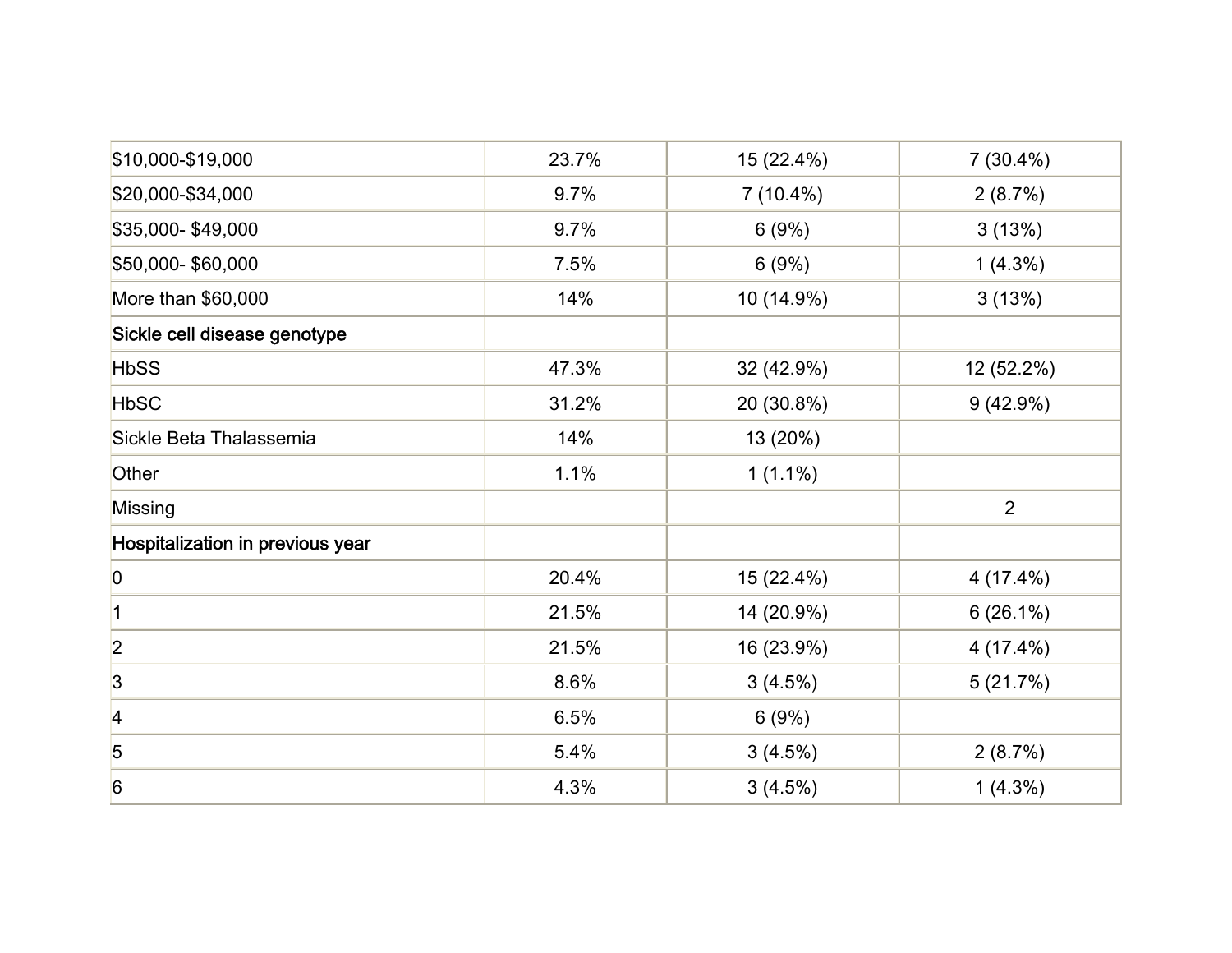| 7                                 | 1.1%  | $1(1.5\%)$ |            |
|-----------------------------------|-------|------------|------------|
| 8                                 | 1.1%  | $1(1.5\%)$ |            |
| 9                                 |       |            |            |
| 10                                | 6.5%  |            | $1(4.3\%)$ |
| Hospitalization based on genotype |       |            |            |
| <b>HbSS</b>                       | 51.2% | 32 (49.2%) | 12 (57.1%) |
| <b>HbSC</b>                       | 33.7% | 20 (30.8%) | 9(42.3%)   |
| Sickle Beta Thalassemia           | 15.1% | 13 (20%)   |            |

#### Table 4

# Descriptive statistics for Quality of life, spirituality and self-efficacy (N=90)

| Test (Measurement)          | Possible     | Sample   | Median | $\overline{M}$ | SD   | Cronbach's |
|-----------------------------|--------------|----------|--------|----------------|------|------------|
|                             | (Test) Range | Range    |        |                |      | Alpha      |
| <b>Quality of life</b>      | $0 - 108$    | 19-107   | 75     | 72.3           | 20.1 | .93        |
| (FACT-G) total              |              |          |        |                |      |            |
| Physical well-being         | $0 - 28$     | $0 - 28$ | 16     | 16.2           | 7.0  | .88        |
| Social/family               | $0 - 28$     | $2 - 28$ | 21     | 20.6           | 6.5  | .84        |
| well-being                  |              |          |        |                |      |            |
| <b>Emotional well-being</b> | $0 - 24$     | $4 - 24$ | 19     | 17.8           | 5.0  | .82        |
| Functional well-being       | $0 - 28$     | $2 - 28$ | 18     | 17.7           | 7.1  | .89        |
| <b>Spirituality</b>         | $0 - 48$     | $5 - 48$ | 40     | 38             | 9.2  | .91        |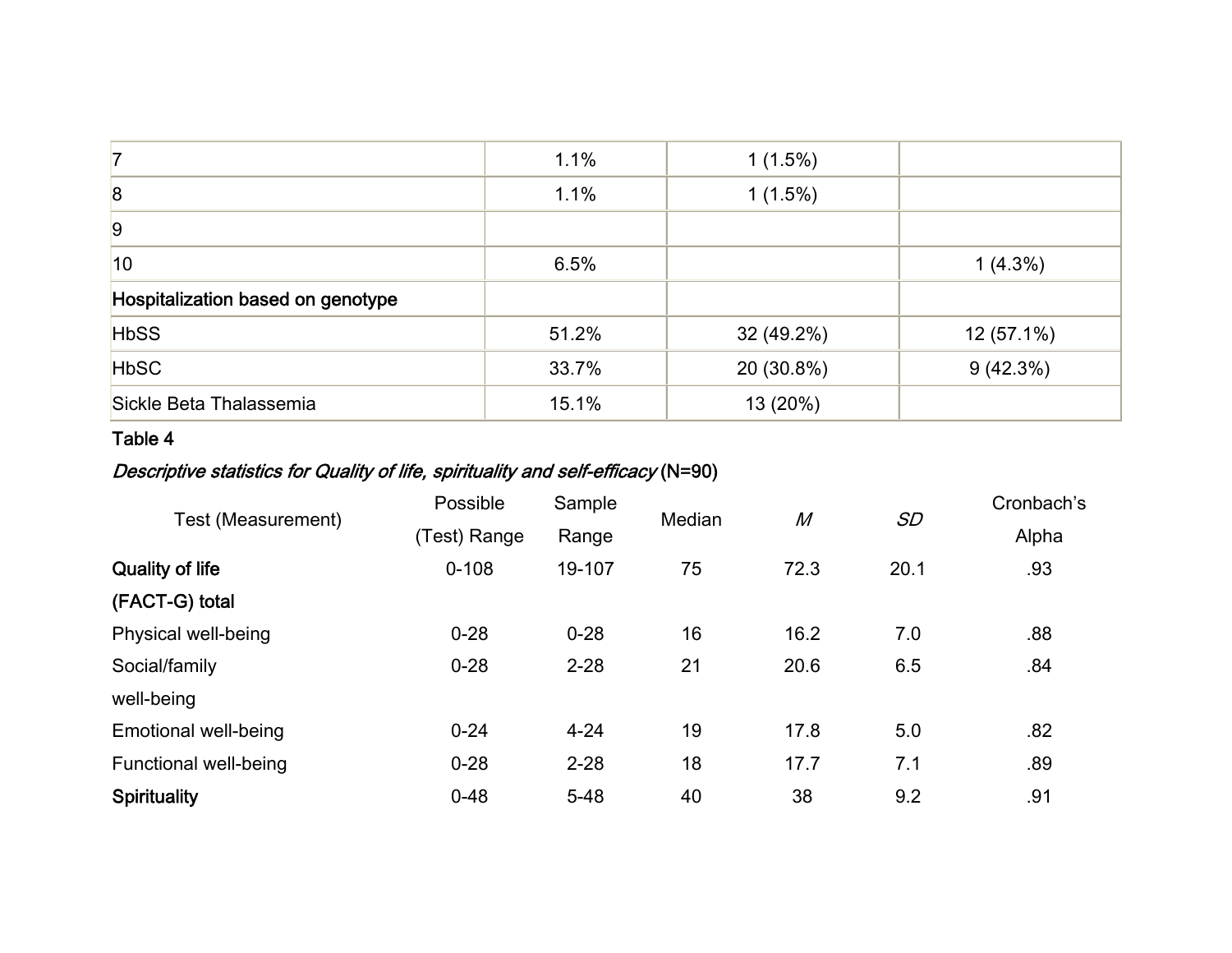## (FACIT-Sp)

| $\sim$<br>۰.<br>× |
|-------------------|
|-------------------|

| Meaning/Peace                     | $0 - 32$ | $2 - 32$  | 24.1 | .88 |
|-----------------------------------|----------|-----------|------|-----|
| Faith                             | 0-16     | $3 - 16$  | 13.8 | .86 |
| Sickle cell self-efficacy (SCSES) | $9 - 45$ | $10 - 45$ | 30.3 | .87 |

\*\* Correlation is significant at the 0.01 level (2-tailed) *Blank spaces indicate data not applicable*

## Table 5

## Pearson correlations among study variables (N = 90)

|                                        | Self-efficacy | Spirituality             | QOL total |
|----------------------------------------|---------------|--------------------------|-----------|
| FACT-G (total)                         | $.67**$       | $.68**$                  |           |
| Physical well-being                    | $.49**$       | $.37**$                  | $.77***$  |
| Social/Family well-being               | $.27*$        | $.64***$                 | $.66**$   |
| <b>Emotional well-being</b>            | $.70**$       | $.53**$                  | $.81**$   |
| <b>Functional well-being</b>           | $.66**$       | $.66**$                  | $.86**$   |
| FACIT-Sp (total)                       | $.63**$       | $\overline{\phantom{a}}$ | $.68**$   |
| Meaning/Peace                          | $.64**$       | $.96**$                  | $.68**$   |
| Faith                                  | $.42**$       | $.80**$                  | $.48**$   |
| <b>Sickle Cell Self-Efficacy Scale</b> |               | $.63**$                  | $.67**$   |
| (SCSES)                                |               |                          |           |